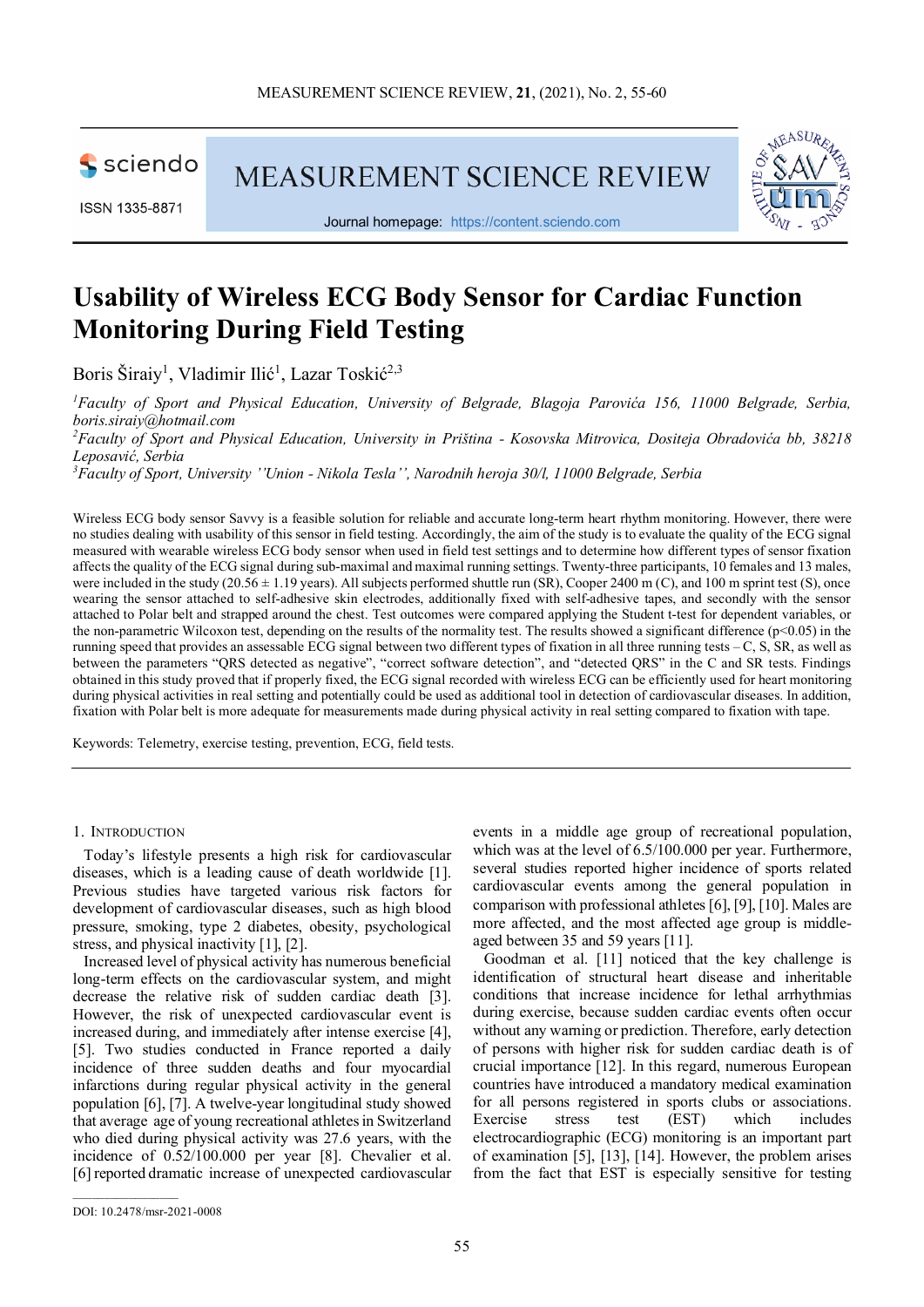individuals with previously known symptoms of cardiac disease, while the positive predictive value of an EST in asymptomatic subjects is relatively low [6], [15]. On the other hand, it was proven that long term ECG monitoring during regular daily activities can be very useful in the detection of heart disease in people who had normal 12-lead ECG, and negative Master two-step tests [16]. Furthermore, it was proven that it is possible to detect atrial fibrillation in asymptomatic people with long-term one-channel ECG monitoring [17].

Recent studies showed that the wireless body ECG sensor is a feasible solution for reliable and accurate long-term heart rhythm monitoring, but the sensor placement and fixation is an important factor which can influence the signal quality and needs to be taken into consideration [18], [19], [20]. Accordingly, our main goal was to define whether it is possible to measure quality electrocardiographic report using an ECG body-sensor during standardized outdoor tests. Additional aim was to determine whether different types of sensor fixation affect quality of the ECG signal during submaximal and maximal running settings.

## 2. SUBJECT & METHODS

## *A. Study population*

Twenty-three participants were included in the study with 13 males  $(Age = 21.54 \pm 1.07$  years; Body height =  $183.22 \pm 5.29$  cm; Body mass =  $78.62 \pm 4.73$  kg) and 10 females (Age =  $19.62 \pm 0.84$  years; Body height =  $171.34 \pm 8.24$  cm; Body mass =  $61.60 \pm 5.73$  kg). All participants were physically active non-athletes, with daily involvement (3-5 times per week, 30 to 60 minutes of moderate to high intensity) in various physical activities (team sports, cyclic activities, resistance training). Two male participants were smokers (less than 5 cigarettes a day), while 5 participants (4 males and 1 female) were reported to occasionally consume moderate amounts of alcoholic beverages. To meet the criteria for participation in the study, participants had to confirm they were healthy (no musculoskeletal and connective tissue disorders or illness that would influence testing result), and without known previous cardiac problems. The sample of participants was limited to healthy young adults for the reasons of physical activity intensity in the applied tests. In accordance with the Declaration of Helsinki participants gave the signed consent for participation in the study. Prior to the tests, the purpose and protocols of the study were explained in details to each participant. Ethics approval for the study was obtained from the Institutional Ethical committee (Approval No.02- 1359/18-2). The study is registered at ClinicalTrials.gov (ID number NCT04786509).

## *B. ECG signal monitoring*

Wireless ECG body sensor Savvy (Saving d.o.o., Ljubljana, Slovenia), which is a certified medical device, was used for collecting ECG data [21]. The body sensor allows ECG measurements during long-term exercise, with a sampling rate between 125 Hz and 1000 Hz. An Android application, MobECG 1.8.8.3., which runs on a smartphone (LG K10),

connected to the sensor via Bluetooth, captures and displays the measured data and saves it in the smartphone memory for further processing.

The optimal placement for the electrodes was close to the heart in order to obtain the appropriate amplitude of the ECG signal. Considering that the signals from the electrical muscular activity (EMG) could disturb the ECG signal, especially during physical activity, sensor position was placed to avoid large muscle groups [22]. In this study, we tested the position marked as left inferior (LI). At the LI position electrodes were placed at the positions of standard anterior precordial leads V1 and V2, and then the sensor was translated downward by approximately 10 cm (below the xiphoid), where the influence of muscular disturbances is expected to be minimal [19], [23], [24].

In the first test standard self-adhesive Skintact ECG electrodes type PREMIER T-60 were used (Leonhard Lang GmbH, Innsbruck, Austria). The electrodes were in the original packaging and used according to the manufacturer's instructions. The ECG electrodes were positioned 5 cm apart [24]. Before the positioning, the skin of the subjects was cleaned with diluted ethanol. Then, two electrodes were stuck at the LI position, and the ECG body-sensor was connected. The sensor was additionally fixed with self-adhesive Omniplast 2.5 cm tape (Paul Hartmann AG, Heidenheim, Germany), specially designed to fix Holter electrodes (see Fig.1.) [19]. Both parts of the sensor were fixed together with one, approximately 40-cm-long strip of tape. In the second measurement Polar soft strap belt (Polar Electro Oy, Finland) was used to connect the sensor (see Fig.1.).



Fig.1. LI position of the sensor and electrodes fixed with tape in the first test (left) and in the second test (right), where sensor was fixed with Polar soft-strap belt.

The measured ECG data were continuously stored in the smartphone memory and transferred after the completion of the measurements to a personal computer. All the ECG measurements were analysed retrospectively. The subsequent ECG analyses and signal quality were made with medically certified Holter interpretation software QuickReader®AFT-1000 (Holter Supplies, Paris, France). Moreover, all the measurements and the results were visually examined by a medical doctor. Only signals where QRS waves were clear and recognized without doubt where marked as useful.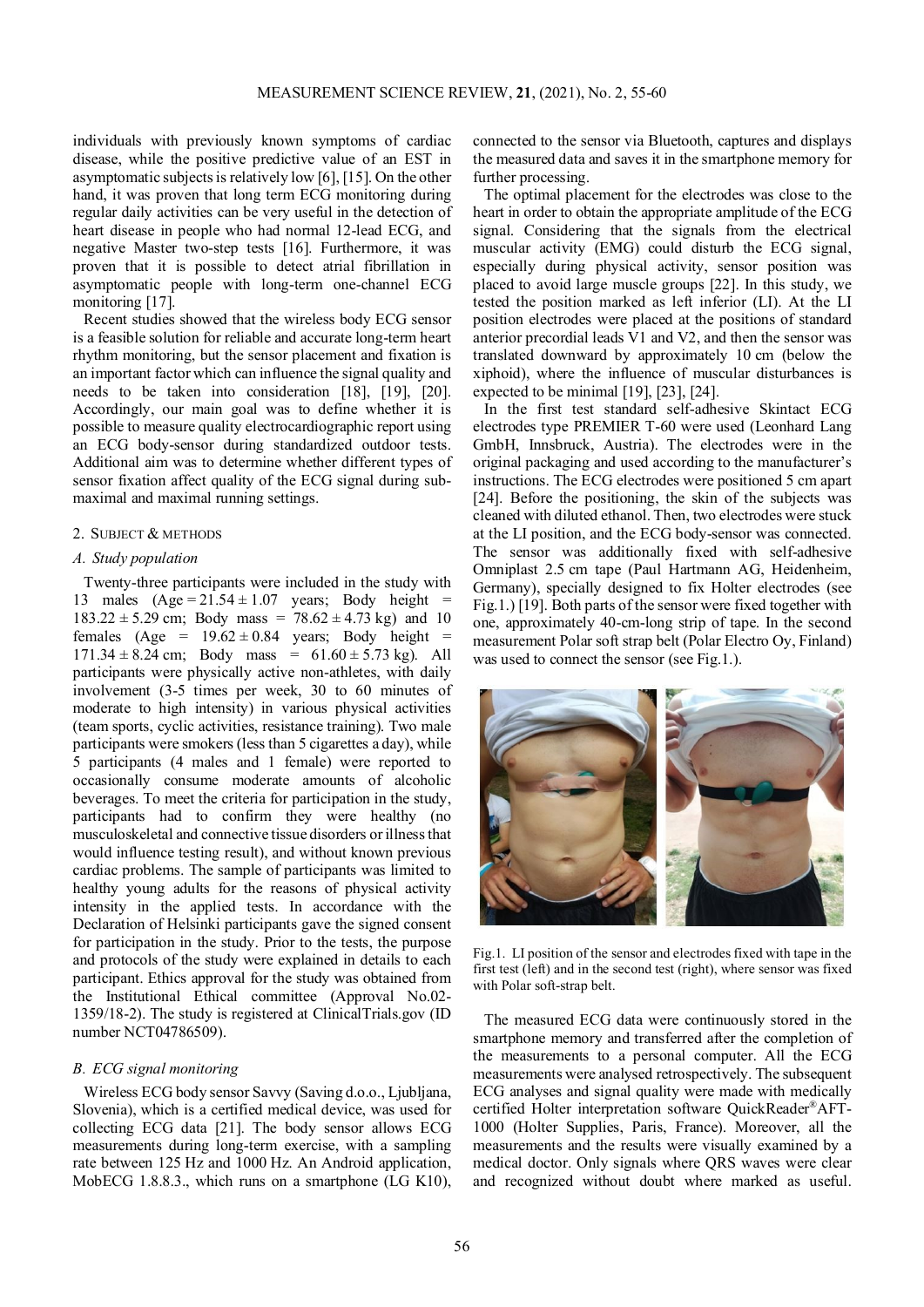Variables used in the study were: Detected QRS, QRS detected as negative  $(\%)$ , False negative detection  $(\%)$ , Correct software detection (%), Load / speed with still assessable HR (%), Maximal HR [bpm], Average running time (s) (for Cooper 2400 and 100 m tests) and Average achieved intensity (for shuttle run). False negative detection represents QRS waves that the software has mistakenly recognized as illegible. When the signal was visually examined (by the medical doctor), it was determined that those signals were still satisfactory. Correct software detection represents a part of the signal that was recognized as illegible by the software. When the signal was visually inspected, it was determined that that part of the signal was really illegible and unusable.

#### *C. Test protocols*

In this study we used three different standardized running tests, one sub-maximal test - Cooper 2400 m (C), and two maximal (all-out) tests  $-100$  m sprint (S) and shuttle run (SR). In the C test participants had to run 2400 m [25], while in the S test they had to run 100 m from four point starting position at the highest possible speed. In the SR test standard test protocol was used. Participants had to run 20 meters and step across the line before audio signal (beep). Test started with speed of 8.5 km/h which was increased 0.5 km/h every minute, until exhaustion [26]. Test was finished when subject could not reach the line two times in a row before the audio signal. All tests were performed outdoor. Measurement equipment used for these tests was stopwatch, photocell (Microgate Witty, Italy), and Beep Test application (Ruval Enterprises). Body height was measured by the portable anthropometer (GPM, Switzerland), while body mass was measured by the bioelectric impedance (InBody720; Biospace Co., Seoul, Korea).

## *D. Measurement protocols*

Every participant made six tests, two C, S, and SR tests. Participant first performed the S test, followed by the C and SR tests. All tests were made in the morning, and participants performed one test per day and rest until next day. Break between two tests was at least 24 hours. Before performing the tests, participants were required to warm up for a period of approximately 10 minutes (5 minutes of light running and strength exercise – squats and jumps, and 5 minutes of active leg stretching). After the warm up (15 minutes), the electrodes were positioned at the LI position, and the participants sat down for 5 minutes, while the ECG was recording. When the test was finished the participant rested for the next 5 minutes in a sitting position without interrupting the ECG recording [27]. During testing, 5 measurement errors were observed (Bluetooth connection interruption and electrode drop off). These tests were repeated.

#### *E. Statistical analysis*

Descriptive statistics were calculated for all measured variables, and test of normality was made for all the data. For the data which was not distributed normally by the Kolmogorov-Smirnov and the Shapiro-Wilk test results,

based on the results of Skewness, transformation with function Log10 or Log10 reflexion was made. For all original and transformed variables that showed normal distribution, for determination of differences the Student t-test for dependent variables was used, while the non-parametric Wilcoxon test was used for those which were not distributed normally. Intraclass correlation was counted for repeated measurements. The significance level was set to  $p<0.05$  [28]. The statistical analysis was conducted using IBM SPSS Statistics 20 software.

#### 3. RESULTS

A total of 138 ECG measurements were collected in the duration of about 40 hours. All participants performed all tests as best as they could. Their effort was controlled by time measurements, and intra-class correlation (ICC) was counted for all three tests, which showed that the condition was fulfilled (ICC:  $C - 0.901$ ;  $S - 0.894$ ;  $SR - 0.839$ ,  $p < 0.01$ ). The computerized heart-rate analyses were successful for most of the time during the tests.

| Table 1. Descriptive statistics for the Cooper test |
|-----------------------------------------------------|
| with Polar belt or tape fixation.                   |

|      | Sensor fixation | <b>ORS</b><br>Detected | ä<br>€<br><b>ORS</b> detected<br>negative | False negative<br>detection (%) | Correct software<br>detection (%) | Load / speed with<br>still assessable<br>HR (%) | Maximal HR<br>$[$ langd $]$ | Average running<br>⊡<br>$time$ |
|------|-----------------|------------------------|-------------------------------------------|---------------------------------|-----------------------------------|-------------------------------------------------|-----------------------------|--------------------------------|
|      | ALL             | 2687.24                | 124.02<br>$(4.99\%)$                      | 106.11<br>(82.47%)              | 17.91<br>(13.18%)                 | 9.29<br>$(75.33\%)$                             | 190.37                      | 758                            |
| Mean | Polar           | 3104.30                | 72.30<br>(2.14%)                          | 69.74<br>(87.81%)               | 2.57<br>$(7.84\%)$                | 12.48<br>(100%)                                 | 190.96                      | 768                            |
|      | Tape            | 2270.17                | 175.74<br>(7.84%)                         | 142.48<br>(77.13%)              | 33.26<br>(18.52%)                 | 6.09<br>(50.66%)                                | 189.78                      | 743                            |
|      | ALL.            | 796.75                 | 198.20<br>(7.64%)                         | 185.24<br>(27.06%)              | 54.06<br>$(20.60\%)$              | 5.31<br>(40.75%)                                | 9.33                        | 133                            |
| ဌာ   | Polar           | 597.09                 | 154.62<br>(4.03%)                         | 153.33<br>(24.42%)              | 5.52<br>(15.26%)                  | 2.20<br>$(0.00\%)$                              | 10.00                       | 140                            |
|      | Tape            | 760.44                 | 225.50<br>(9.28%)                         | 209.56<br>(29.01%)              | 73.86<br>(23.99%)                 | 5.62<br>$(46.09\%)$                             | 8.79                        | 132                            |
|      |                 |                        |                                           |                                 |                                   |                                                 |                             |                                |

Table 2. Descriptive statistics for the 100 m sprint test with Polar belt or tape fixation.

|      | Sensor fixation | Detected QRS | S<br>3<br><b>QRS</b> detected<br>negative | False negative<br>⊗<br>detection | Correct software<br>detection (%) | speed with<br>assessable<br>$\mathcal{E}$<br>$\widetilde{H}$<br>∼<br>oad.<br>still | Maximal HR | Average running<br>time [8] |
|------|-----------------|--------------|-------------------------------------------|----------------------------------|-----------------------------------|------------------------------------------------------------------------------------|------------|-----------------------------|
|      | ALL.            | 2687.24      | 45.41<br>(3.27%)                          | 40.70<br>$(72.50\%)$             | 4.72<br>$(18.80\%)$               | 6.34<br>$(43.48\%)$                                                                | 184.41     | 14.70                       |
| Mean | Polar           | 3104.30      | 10.22<br>$(0.91\%)$                       | 9.52<br>(74.38%)                 | 0.70<br>(12.57%)                  | 11.40<br>$(78.26\%)$                                                               | 184.52     | 14.76                       |
|      | Tape            | 2270.17      | 80.61<br>(5.63%)                          | 71.87<br>$(70.61\%)$             | 8.74<br>$(25.04\%)$               | 1.28<br>$(8.70\%)$                                                                 | 184.30     | 14.84                       |
|      | ALL             | 796.75       | 118.05<br>$(8.04\%)$                      | 115.90<br>(37.93%)               | 11.43<br>$(31.01\%)$              | 7.35<br>$(50.12\%)$                                                                | 9.45       | 1.42                        |
| ခု   | Polar           | 597.09       | 27.93<br>(2.92%)                          | 27.66<br>(38.51%)                | 1.22<br>(25.29%)                  | 6.23<br>(42.17%)                                                                   | 8.86       | 1.39                        |
|      | Tape            | 760.44       | 158.54<br>(10.58%)                        | 157.09<br>(38.11%)               | 15.62<br>(35.29%)                 | 4.26<br>(28.81%)                                                                   | 10.20      | 1.39                        |

All observed variables are summarized in Table 1., Table 2. and Table 3., and presented as a mean and standard deviation  $(\pm$  SD). Signal quality was high and acceptable in all measured tests with both types of sensor fixation (above 99 %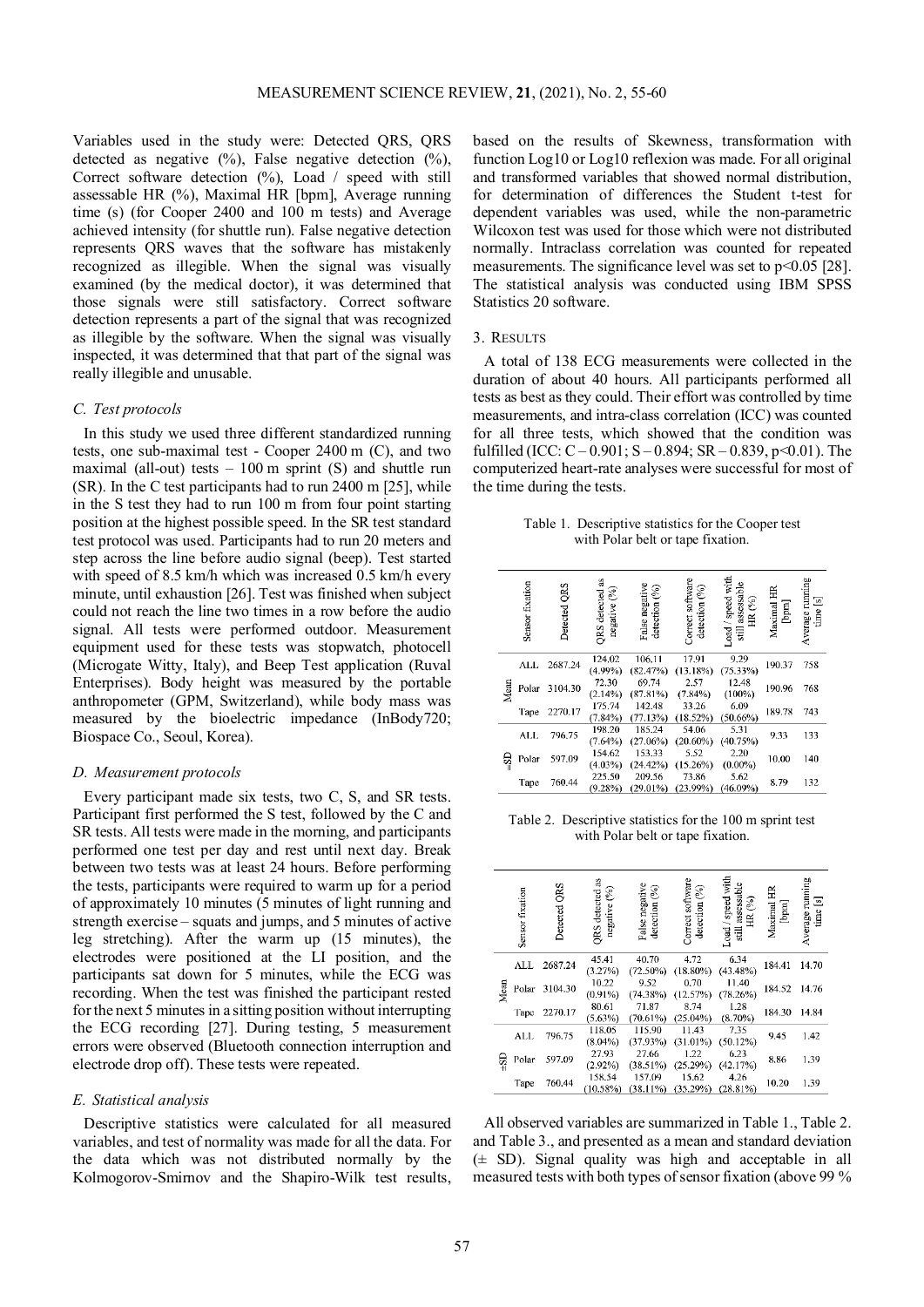of detected QRS on average). However, comparing both types of fixation, all measurements accomplished with Polar belt showed higher quality of ECG signals ( $p<0.05$ ) for all tests performed (Table 4.). The presented results show the significant difference between variables "detected QRS" for C and SR tests, "QRS detected as negative", "correct software detection", and "load/speed with still assessable HR" for all three tests.

Table 3. Descriptive statistics for the Shuttle run test with Polar belt or tape fixation.

|       | Sensor fixation | QRS<br>Detected | QRS detected as<br>negative (%) | False negative<br>detection (%) | Correct software<br>detection (%) | Load / speed with<br>assessable<br>ଛ<br>g<br>E | Maximal HR<br>[nm] | Average achieved<br>intensity |
|-------|-----------------|-----------------|---------------------------------|---------------------------------|-----------------------------------|------------------------------------------------|--------------------|-------------------------------|
|       | ALL             | 2450.57         | 96.89<br>(4.27%)                | 90.78<br>(83.67%)               | 6.11<br>(14.15%)                  | 8/43<br>(91.23%)                               | 198.48             | 9/44                          |
| Mean  | Polar           | 2842.00         | 53.30<br>(1.93%)                | 51.13<br>(82.14%)               | 2.17<br>(13.51%)                  | 9/27<br>(100%)                                 | 200.04             | 9/27                          |
|       | Tape            | 2059.13         | 140.48<br>$(6.60\%)$            | 130.43<br>$(85.20\%)$           | 10.04<br>$(14.80\%)$              | 7/59<br>(82.47%)                               | 196.91             | 9/61                          |
|       | ALL             | 682.04          | 154.63<br>$(6.56\%)$            | 152.55<br>(24.73%)              | 11.67<br>(21.38%)                 | 2/71<br>(23.57%)                               | 7.39               | 1/78                          |
| $-51$ | Polar           | 532.43          | 113.45<br>(4.19%)               | 113.50<br>(29.11%)              | 3.31<br>(23.13%)                  | 1/76<br>$(0.00\%)$                             | 7.34               | 1/76                          |
|       | Tape            | 589.62          | 179.07<br>(7.69%)               | 177.29<br>(19.98%)              | 15.33<br>(19.98%)                 | 3/23<br>(31.24%)                               | 7.26               | 1/81                          |

Table 4. Differences between two types of fixation (Polar belt vs. tape fixation).

|                                       | Cooper 2400 m Sprint 100 m |       | Shuttle run |
|---------------------------------------|----------------------------|-------|-------------|
| Detected ORS                          | 0.000                      | 0.99  | 0.000       |
| ORS detected as negative              | 0.049                      | 0.003 | 0.049       |
| False negative detection              | 0.09                       | 0.052 | 0.068       |
| Correct software detection            | 0.009                      | 0.024 | 0.005       |
| Load / speed with still assessable HR | 0.000                      | 0.000 | 0.015       |

Legend: All  $p<0.05$  are bolded

#### 4. DISCUSSION

This study investigated the possibility of measuring quality electrocardiographic report using an ECG bodysensor during standardized outdoor tests and different types of sensor fixation influence on the quality of the ECG signal during sub-maximal and maximal running settings. To the best of our knowledge, this is the first study that deals with this topic.

The results of our study have confirmed that it is possible to measure quality electrocardiographic report using the ECG body sensor during standardized outdoor tests. Also, fixation with Polar belt is more adequate for measurements made during physical activity in real setting than fixation with standard ECG electrodes with tape fixation, because sensor contact stays tight during the whole activity, while electrodes and fixation strip can peel off due to increased perspiration, and due to the increased forces which act on the body during running.

The most common mistakes in QRS detection appeared during maximal running velocities. By visual examination of the ECG data we detected the presence of motion artefacts, especially when subjects were participating in maximal (allout) tests. High velocity and force which acts on the body during maximal running speed produces motion artefacts in

the ECG signal [22], which made the signal unusable. These artefacts were more pronounced in tests with tape fixation, in comparison to tests with Polar belt. Also, movements without acceleration can have a marked influence on the ECG signal. In 5 cases the connection was broken. In three cases several times during monitoring Bluetooth connection was lost for a few seconds, while in two cases one electrode dropped off close to the end of the test. During the visual inspection we also found erroneously detected QRS complexes by using the Holter interpretation software.

We have demonstrated that in all tests with moderate or severe intensity ECG signal was acceptable at the level above 99 % on average. It should be noted that after completion of physical activity in all cases the quality of the recorded ECG signal was adequate for the interpretation, and all participants in the study had normal ECG findings. This is especially important because previous studies confirmed that sudden cardiac events happened during physical activity or within an hour after cessation of activity [29].

Unfortunately, we could not find previous studies, beside one case study of Širaiy & Trobec [19], dealing with quality of signals obtained with telemetric ECG sensors in field trials. However, few studies made in laboratory conditions, using different telemetric ECG sensors in different laboratory tests, confirmed that level of activity and type of sensors' fixation influence the final quality of the ECG signal. Two previous studies [30], [31] reported that the ECG signal was of adequate quality during resting, walking, or jogging, but some motion artefacts were present during running or jumping activities. Takalokastari and co-workers [32] found that the ECG signal during running on the treadmill was of moderate or good quality, and acceptable at the level of 60 %, while during the Nordic walking test signal was acceptable at the level of 79 %. The main conclusion of the study was that special attention should be paid to improve the quality of the signal.

Sensor from the present study was previously used during EST in laboratory conditions with the same type of fixation and used electrodes [18]. The additional fixation of the sensor with self-adhesive tapes at position LI showed improvement of the signal quality on the treadmill up to the level of 97.64 %, while on a cycle ergometer the signal was acceptable at the 100 % level. This leads to the conclusion that real settings influence the quality of the ECG signal even more because disturbing factors are stronger than in the laboratory, and sensor must be fixed in a different way to provide the high-quality signal.

Standard 12-lead ECG is a golden standard for detecting arrhythmias and myocardial ischemia or infarction [33]. However, with wireless technological advances, ECG body sensors have evolved to satisfy contemporary needs [34]. These devices are unobtrusive for users and allow long-term monitoring which improves the diagnostic capability [20]. The ECG body sensor presented in this study was already tested in a previous study on cardiac patients [35], and the quality of the ECG signal had been compared with other similar devices [21], and with standard 12-lead ECG [21], [36]. It was confirmed that this body sensor can detect most of the arrhythmic events, e.g., atrial or ventricular fibrillation,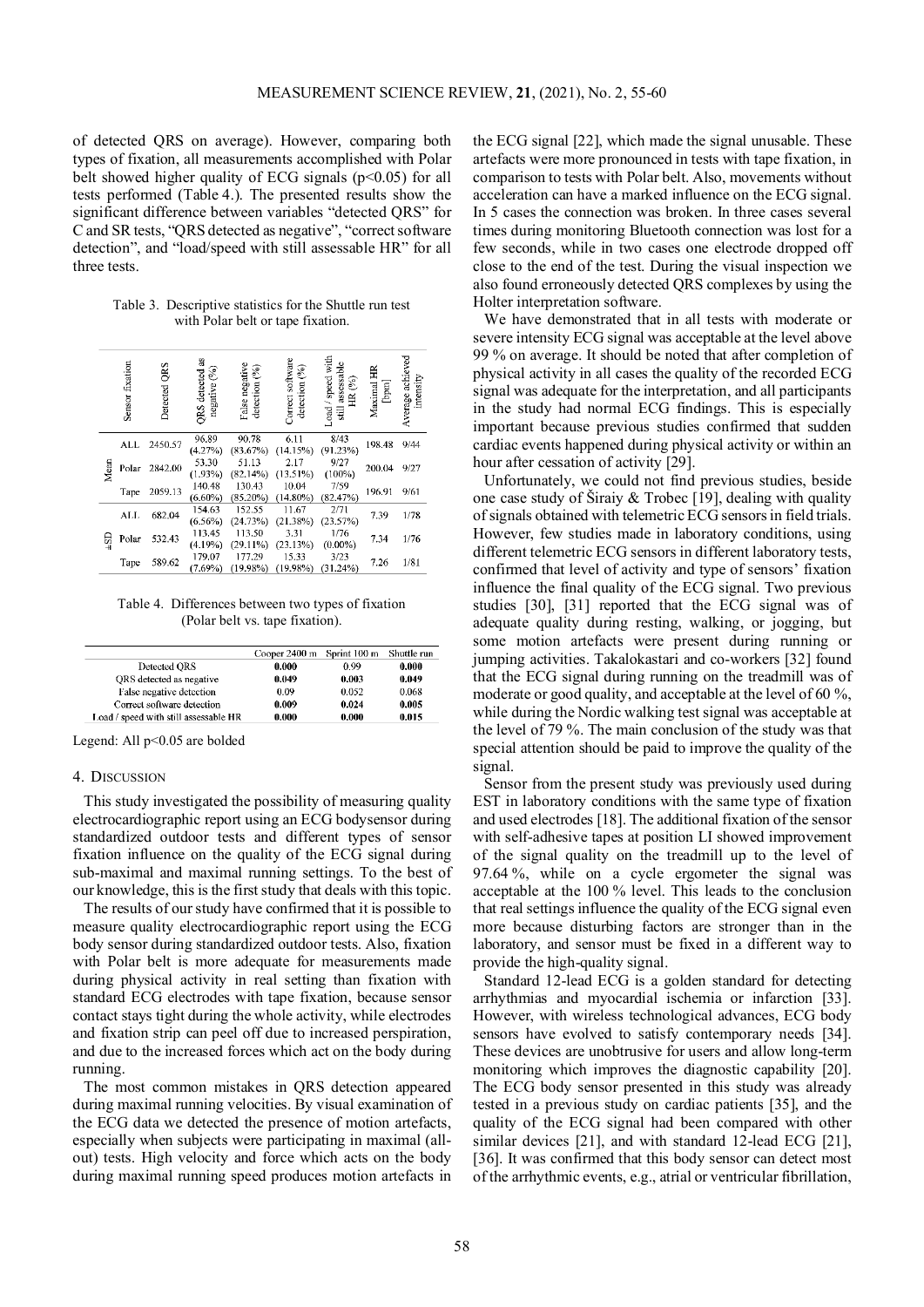extrasystole, tachycardias, bradycardias, VES, SVES, etc. [20]. However, a single-channel device has serious limitations in detection of exercise-induced ischemia, e.g., it is not possible to accurately assess ST deviations during stress testing procedures.

Based on the foregoing, wireless ECG body sensor could be very beneficial in early detection of cardiac conduction abnormalities. Also, such portable systems could be supportive during kinesiotherapy and rehabilitation process in patients with a high risk of cardiac arrest during physical exertion, e.g., coronary heart disease, chronic obstructive lung disease, gait disabilities, or amputees [4], [20], [37]. Furthermore, it could be highly applicable in various physical activities and sports as a diagnostic tool, mainly for preparticipation screening and prevention of sports-related sudden cardiac death.

## 5. CONCLUSION

This study showed that wireless ECG body sensor could be a useful medical device for cardiac rhythm monitoring during physical activity in real settings. Even though one-channel ECG sensor provides less information than a standard 12-lead ECG, it can still provide important information about heart rhythm during exercise. Properly fixed with Polar belt, this sensor is very reliable in the sub-maximal and maximal field tests. ECG body sensor allows the users long-term monitoring of heart function, and easy generation of the reports which can be sent to a medical doctor. Consequently, it could be very beneficial for medical doctors, and potentially might help in early detection of cardiac conduction abnormalities during rest or exercise in patients, recreational and professional athletes. In this study we have chosen a small, homogeneous group of healthy young participants, hence in order to verify these claims future larger population studies should include participants in other age groups with focus on middle-age and patients with irregular cardiac rhythm.

#### ACKNOWLEDGEMENT

The paper is a part of the projects III47015 and 41022, funded by the Ministry of Education, Science and Technological Development of the Republic of Serbia.

## **REFERENCES**

- [1] Arnett, D.K., Blumenthal, R.S., Albert, M.A. et al. (2019). 2019 ACC/AHA guideline on the primary prevention of cardiovascular disease: A report of the American College of Cardiology/American Heart Association Task Force on Clinical Practice Guidelines. *Journal of the American College of Cardiology*, 74 (10), e177-e232.
- [2] Hajar, R. (2017). Risk factors for coronary artery disease: Historical perspectives. *Heart Views*, 18 (3), 109-114.
- [3] Maron, B.J. (2003). Sudden death in young athletes. *New England Journal of Medicine*, 349 (11), 1064- 1075.
- [4] Thompson, P.D., Franklin, B.A., Balady, G.J. et al. (2007). Exercise and acute cardiovascular events placing the risks into perspective: A scientific statement from the American Heart Association Council on Nutrition, Physical Activity, and Metabolism and the Council on Clinical Cardiology. *Circulation*, 115 (17), 2358-2368.
- [5] Mazić, S., Ilić, V., Djelić, M., Arandjelović, A. (2011). Sudden cardiac death in young athletes. *Srpski Arhiv za Celokupno Lekarstvo*, 139 (5-6), 394-401.
- [6] Chevalier, L., Hajjar, M., Douard, H., Cherief, A., Dindard, J.M., Sedze, F., Ricard, R., Vincent, M.-P., Corneloup, P. Gencel, L., Carre, F. (2009). Sportsrelated acute cardiovascular events in a general population: A French prospective study. European *Journal of Cardiovascular Prevention & Rehabilitation*, 16 (3), 365-370.
- [7] Marijon, E., Uy-Evanado, A., Reinier, K., Teodorescu, C., Narayanan, K., Jouven, X., Gunson, K., Jui, J., Chugh, S.S. (2015). Sudden cardiac arrest during sports activity in middle age. *Circulation*, 131 (16), 1384- 1391.
- [8] Gräni, C., Chappex, N., Fracasso, T., Vital, C., Kellerhals, C., Schmied, C., Saguner, A.M., Trachsel, L.D., Eser, P., Michaud, K., Wilhelm, M. (2016). Sports-related sudden cardiac death in Switzerland classified by static and dynamic components of exercise. *European Journal of Preventive Cardiology*, 23 (11), 1228-1236.
- [9] Marijon, E., Tafflet, M., Celermajer, D.S., Dumas, F., Perier, M.C., Mustafic, H., Toussaint, J.-F., Desnos, M., Rieu, M., Benameur, N., Le Heuzey, J.-Y., Empana, J.- P., Jouven, X. (2011). Sports-related sudden death in the general population. *Circulation*, 124 (6), 672-681.
- [10] Berdowski, J., de Beus, M.F., Blom, M., Bardai, A., Bots, M.L., Doevendans, P.A., Grobbee, D.E., Tan, H.L., Tijssen, J.G.P., Koster, R.W., Mosterd, A. (2013). Exercise-related out-of-hospital cardiac arrest in the general population: Incidence and prognosis. *European Heart Journal*, 34 (47), 3616-3623.
- [11] Goodman, J.M., Burr, J.F., Banks, L., Thomas, S.G. (2016). The acute risks of exercise in apparently healthy adults and relevance for prevention of cardiovascular events. *Canadian Journal of Cardiology*, 32 (4), 523- 532.
- [12] Rumboldt, M., Kuzmanić, M., Petrić, D., Rumboldt, Z. (2011). Unsatisfactory cardiovascular risk controlopportunities for family medicine. *Slovenian Journal of Public Health*, 50 (1), 75-81.
- [13] Banerjee, A., Newman, D.R., Van den Bruel, A., Heneghan, C. (2012). Diagnostic accuracy of exercise stress testing for coronary artery disease: A systematic review and meta-analysis of prospective studies. *International Journal of Clinical Practice*, 66 (5), 477- 492.
- [14] Sharif, S.E., Alway, S. (2016). The diagnostic value of exercise stress testing for cardiovascular disease is more than just st segment changes: A review. *Journal of Integrative Cardiology*, 2 (4), 41-55.